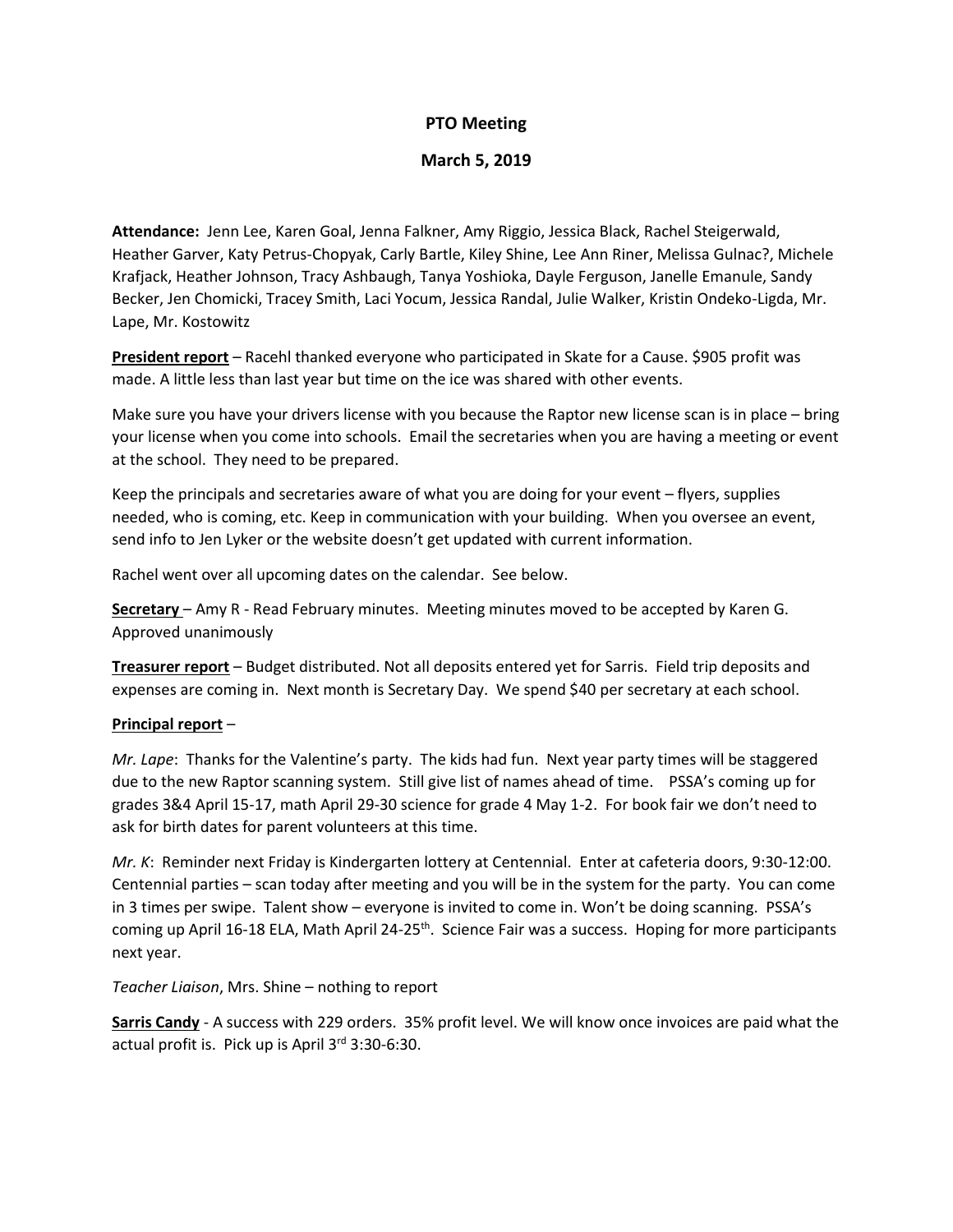**Centennial Party** – announcements went out in the Meteor and Facebook. Sign ups are almost filled up. Hired a magician. Will be \$150 over budget for that. Voted on and approved the budget adjustment. If you take your child home, you are to sign them out and wait for them in the lobby. No accompanying them to lockers.

**Talent Show** – rehearsal tonight and tomorrow at 3:30. Parents aren't going to be allowed in building until 3:50. Rehearsal goes until 6:00. 29 acts total. The show is on March 29<sup>th</sup> at 1:00. Parents will be allowed in building at 12:30.

## **Book Fair** –

Jenn Lee - Centennial is April 2-9<sup>th</sup> open house on the 9<sup>th</sup>, tear down on the 10<sup>th</sup>. Flyer is ready but will wait a few more days to send out. Kids come down during library time. May have open hours in the morning.

Lee Ann Riner - MAE is April  $8<sup>th</sup>$  set up. Met with scholastic rep – we are getting 4 scanners. It will be in the gym. No preorders this year. Lee Ann bought a gamer chair and will do a raffle for \$1 per ticket to raise money for teachers' books. All for Books donation gets matched by scholastic. We will use that first and then scholastic dollars.

**Teacher Luncheon** – Jen Chomicki - April 30<sup>th</sup> Centennial, May 1<sup>st</sup> at MAE, May 2nd at PC. Will be asking for donations from the parents soon. Western Theme this year – decorations will be shared amongst all the schools. Cookies will be donated again this year.

**Field Trip** –Tracey Ashbaugh- Bus request is being submitted, chaperones have all been submitted. Board meeting tonight will be the last one to get names approved. Dayle has 37 names she picked up this morning. Pirate tickets should be coming soon. Will be distributed and extras sold to parents. Buses must be back by 1:30 but 6th grade will be allowed to stay for entire Pirate Game. Parents will pick up at the school or sign out to stay with parent at the game. A note must be sent in ahead of time to stay with parent. Gateway Clipper  $4<sup>th</sup>$  grade trip won't have time for lunch so they will leave and have lunch back at the school.

**Science Fair** – Tracey Smith - 200+ students for MAE. Centennials was last week. This year everything was emailed to the participants who signed up. Mars Challenge is being advertised to the registrants.

# **Field Days** –

MAE - Lee Ann Riner - is May 23<sup>rd.</sup> She met with Mr. Fox and Mr. Lape – we will still keep score, but Mr. Fox will announce winners and there will be no paper certificates. Parents are to come at 12:00 and will not have lunch will the students.

PC – Laci Yocum - May 30<sup>th</sup> Only difference, tug of war will be a station that all the kids go through. Same schedule. Will talk to Dr. M about a rain plan.

Centennial – Tanya Y- Mrs. Koon will be helping and has ideas for this year.